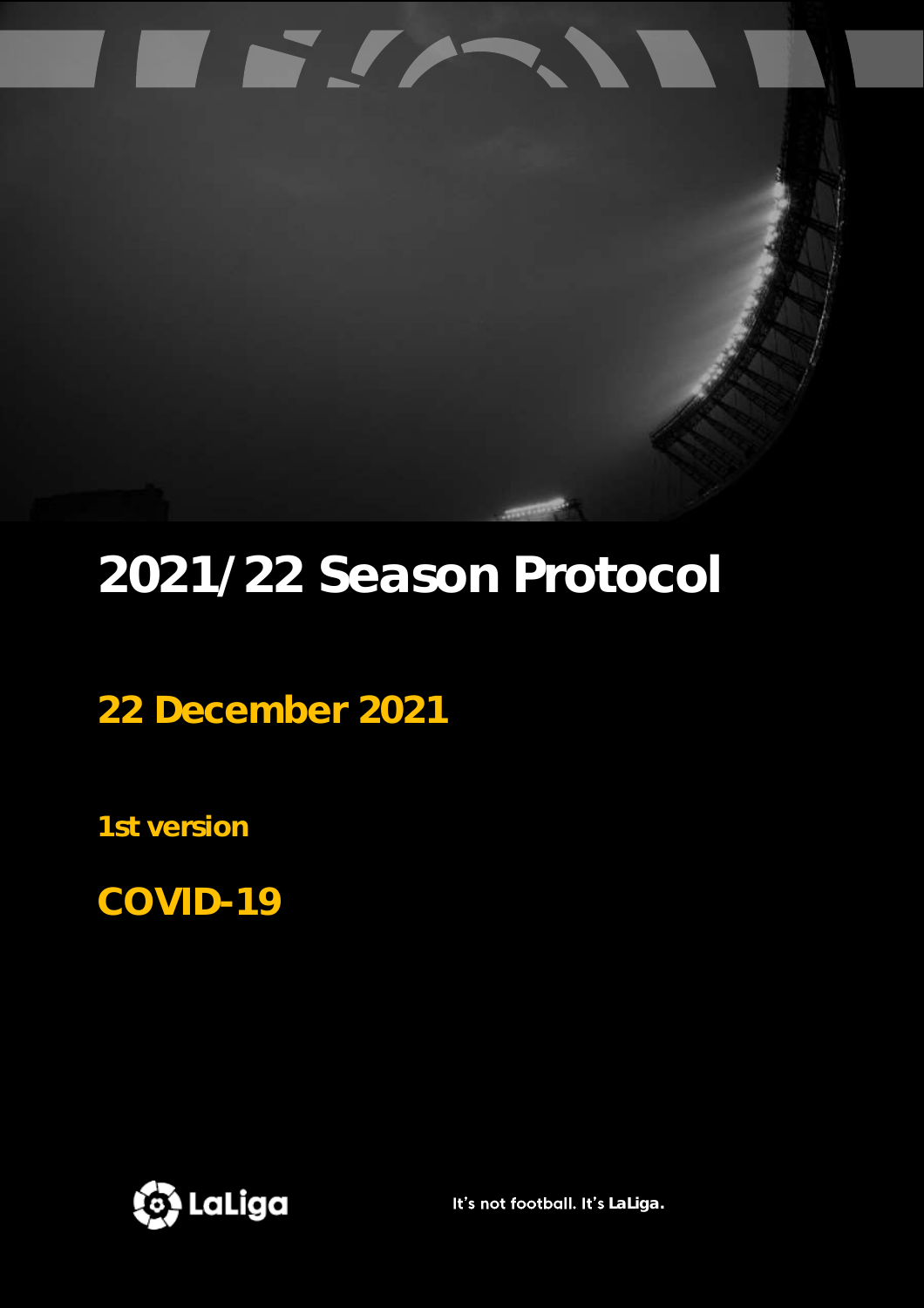# **CONTENTS**

S.

| 1. |                                                                       |  |
|----|-----------------------------------------------------------------------|--|
| 2. |                                                                       |  |
|    |                                                                       |  |
|    | 2.2 Testing on return from holiday period and other occasions  3      |  |
|    |                                                                       |  |
|    |                                                                       |  |
|    |                                                                       |  |
|    |                                                                       |  |
|    | 3.3 Dressing rooms (use during training sessions and on match days) 5 |  |
|    |                                                                       |  |
|    |                                                                       |  |
|    |                                                                       |  |
| 4  |                                                                       |  |
|    |                                                                       |  |
|    |                                                                       |  |
| 5  | PROCEDURE IN THE EVENT OF A POSITIVE TEST RESULT 8                    |  |
| 6  |                                                                       |  |
| 7  |                                                                       |  |
|    | 7.1 Reporting positive cases of SARS-CoV-2 infection  11              |  |

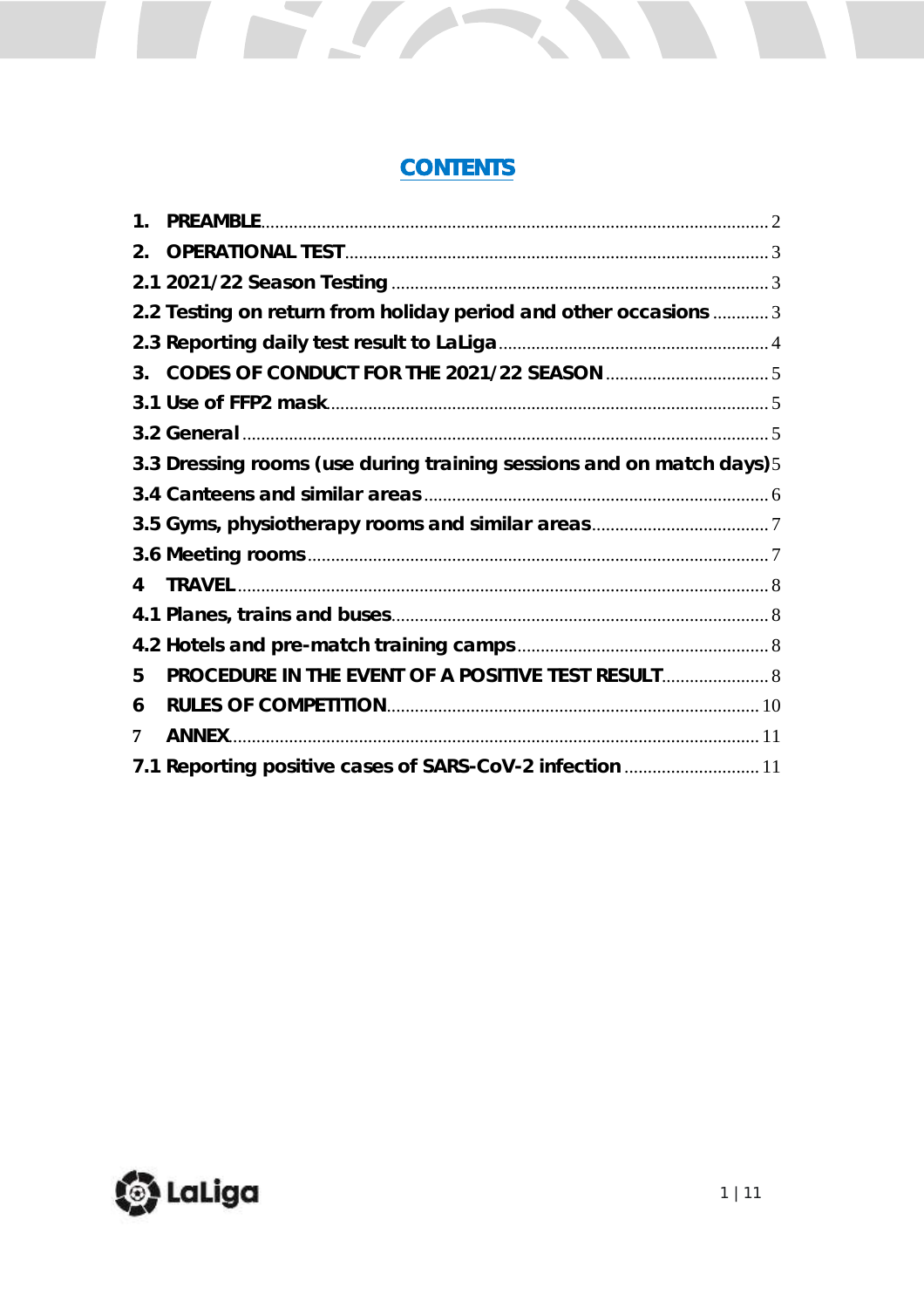#### <span id="page-2-0"></span>**1. PREAMBLE**

Since the onset of the global spread of the SARS-CoV-2 pandemic in March 2020, more than 5.5 million confirmed cases have been recorded in Spain, as well as 88,793 deaths<sup>1</sup> (latest figures as of 20/12/2021). The vaccination campaign has acted to mitigate the impact of the virus on Spanish society, leading to a marked decline in both the number of confirmed cases and the number of deaths.

According to figures provided by the Spanish Ministry of Health for the week of 20 December, close to 38 million people in Spain have now been fully vaccinated, which represents 89.7% of the target population and ranks as one of the highest percentages in the world. LaLiga is also in an enviable position, with around 95% of its players either fully vaccinated or protected by IgG+ immunity.

Despite this good news, the number of positive cases being identified in Spain has once again started to rise in recent weeks, signalling a sixth wave and a return to high risk levels of transmission. In this context, and together with the emergence of new variants, such as Omicron, we must remain vigilant and establish a basic protocol for the implementation of a series of essential requirements and recommendations to help stop the spread of the virus.

Although the set of measures adopted by LaLiga is aimed at protecting the players, coaching staff and other personnel involved in the running of the competition, the ultimate responsibility for compliance with the rules lies with the clubs and each individual, as the principal guarantors of their health and safety.

The epidemiological situation, circumstances, concurrent risks and decisions taken by the competent authorities will determine any possible modifications of this set of operational recommendations and procedures in order to ensure the integrity of the competition and safeguard the health of everyone involved in the process of returning to competition.



<sup>&</sup>lt;sup>1</sup> Data obtained from the Ministry of Health.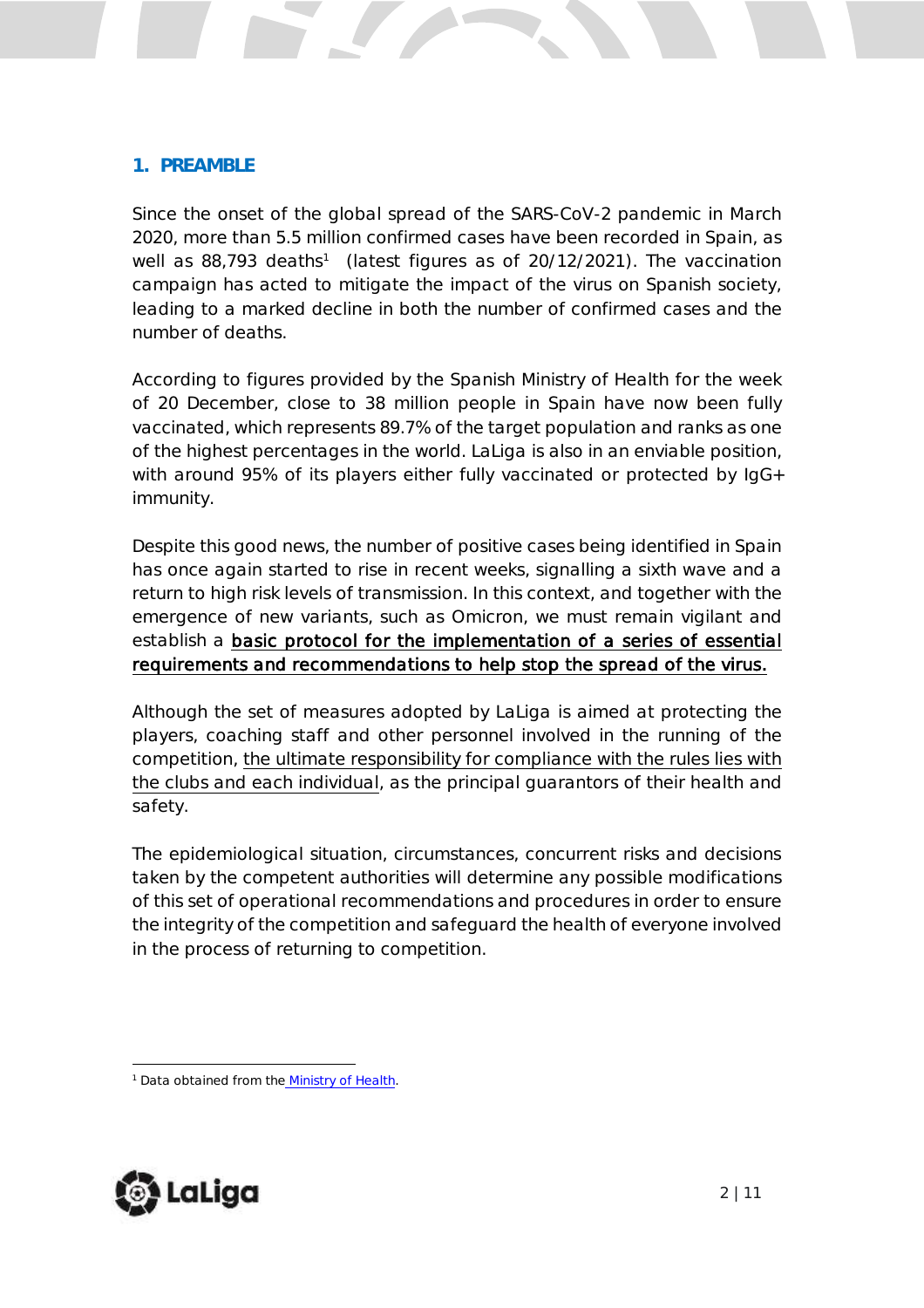## <span id="page-3-0"></span>**2. OPERATIONAL TEST**

### <span id="page-3-1"></span>**2.1 2021/22 Season Testing**

All clubs must carry out a daily antigen test for anyone entering the club's facilities (training, pre-match preparation, treatment, etc.).

The following indications should be taken into account in relation to operational testing on the day of an official match:

- Local Club: Early on the day of a match or when starting pre-match preparation prior to an official match.
- Visiting Club: Before travelling to the destination city hosting the official match.

This testing applies to the coaching staff and the players (first team and any members of the second team that are regularly involved with first team dynamics), and to any personnel in direct contact with the first team, regardless of whether or not they are fully vaccinated or have IgG + immunity.

LaLiga will supply clubs with antigen tests for daily operations. As such, the following limits have been set regarding the number of daily antigen tests provided:

- LaLiga Santander: 60
- LaLiga SmartBank: 60

Additionally, a PCR test must also be performed on a weekly basis during, at the very least, the first 15 days of January 2022, as well as a serological test during the same period. LaLiga will fund and manage these tests, applying the same limit as for the daily antigen tests.

### <span id="page-3-2"></span>**2.2 Testing on return from holiday period and other occasions**

PCR tests should be performed prior to the start of the first training session in the following cases:

On returning from the holiday period (Christmas)

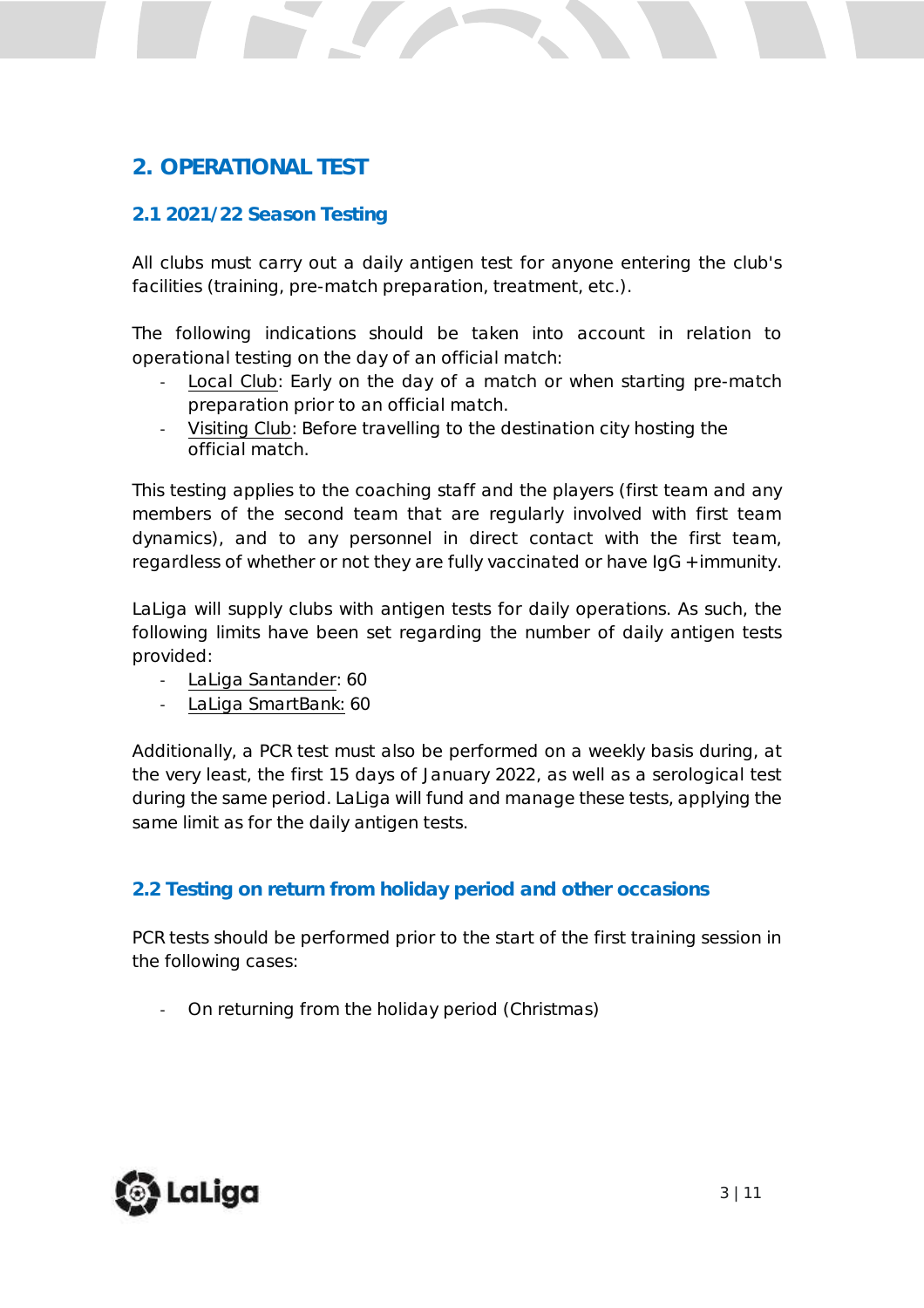- At the end of FIFA international competition periods, with testing for any player called up for their national team prior to rejoining the squad of their corresponding club.
- At the clubs in the event that three or more consecutive days of rest have been granted.
- New team members or squad signings (professional players or members of the second team joining the first team or new coaching staff).
	- Specific situations should be assessed in conjunction with LaLiga.

Similarly, provision is made for additional antigen tests to be carried out in these cases. Individual training is permitted following a negative result from this test. Once the results of the PCR tests have been obtained, the clubs are permitted to train as a group.

This testing applies to the coaching staff and the players (first team and any members of the second team that are regularly involved with first team dynamics), and to any personnel in direct contact with the first team, regardless of whether or not they are fully vaccinated or have IgG + immunity.

The completion of the PCR testing on return from the Christmas break will be funded and managed by LaLiga. As such, the following new limits have been set with regard to the number of PCR tests supplied:

- LaLiga Santander: 60
- LaLiga SmartBank: 60

### <span id="page-4-0"></span>**2.3 Reporting daily test result to LaLiga**

The club must provide anonymous, statistical reports on the results, as well as identify the number of people tested by category (professional/second team player, coaching staff or club personnel).

Clubs are reminded that medical services must, as a mandatory requirement, maintain a record of the club's epidemiological situation, i.e., keep track of all positive cases, close contacts, as well as the isolation and quarantine periods of each individual.

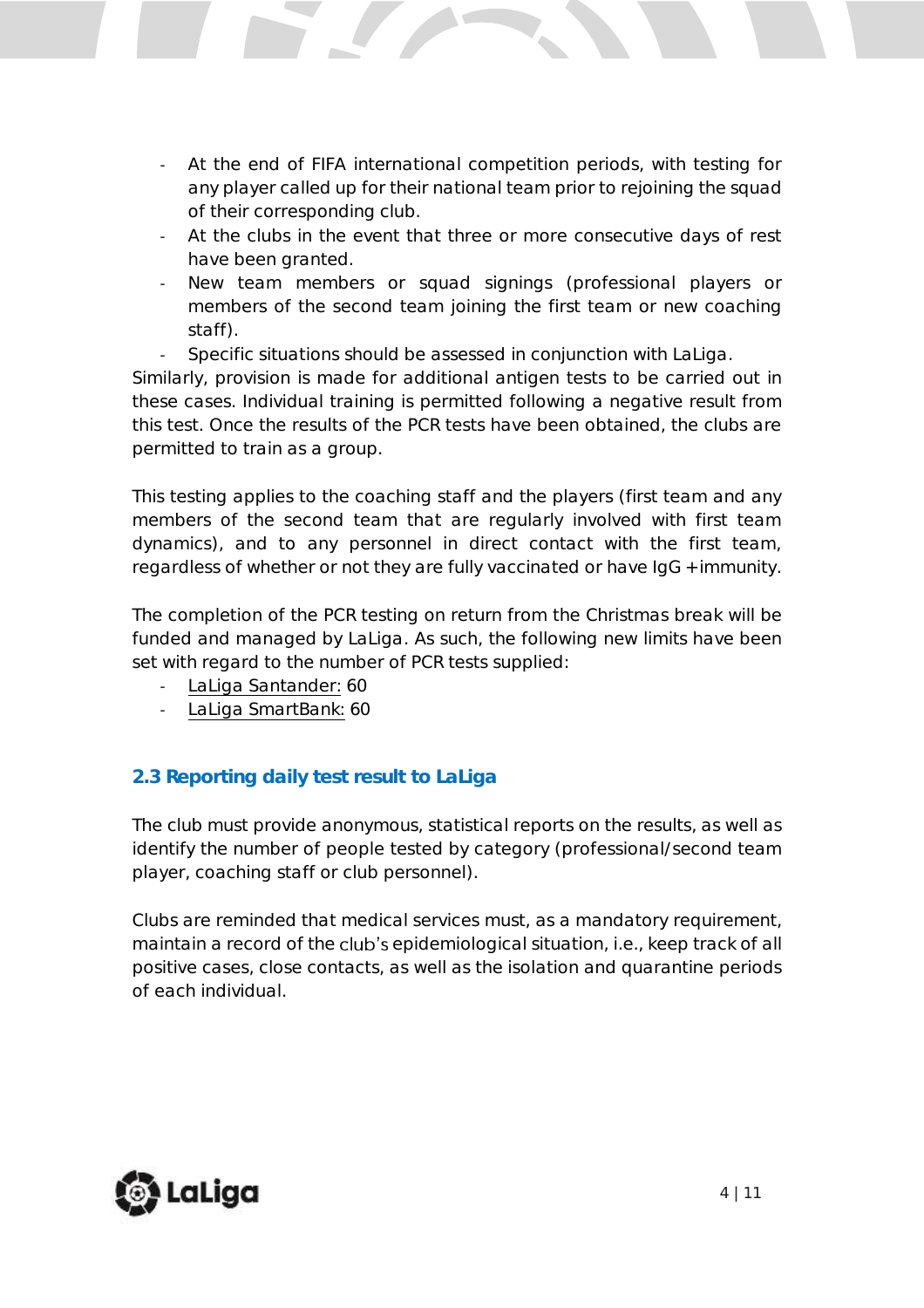## <span id="page-5-0"></span>**3. CODES OF CONDUCT FOR THE 2021/22 SEASON**

#### <span id="page-5-1"></span>**3.1 Use of FFP2 mask**

It is mandatory for all personnel to wear FFP2 masks at all times while on-site at the club's facilities, as well as while travelling. This requirement also applies to anyone entering the club's facilities (external personnel, journalists, camera operators, etc.), with the exception of the players while engaged in professional activities on the field of play.

FFP2 masks must also be worn in the dugout area on match days. Only the head coach will be exempt from this obligation if they wish.

#### <span id="page-5-2"></span>**3.2 General**

Compliance with the following basic codes of conduct is advised for the rest of the 2021/22 season:

- Maintain social distancing with respect to other personnel within the facilities at all times.
- Ventilate the facilities at least once a day or, where appropriate, after each period of use. Maintain cross ventilation while the facilities are in use and, where possible, use CO2<sup>2</sup> meters.
- Work with the same functional groups at all times, so that players and members of the coaching staff are grouped according to their vaccination or IgG+ immunity status. This should be taken into account in the organisation of all activities (training sessions, use of dressing rooms, meals, travel, etc.).
- Make hydroalcoholic gel available at the facilities to be used prior to access.
- In the case of presenting symptoms compatible with COVID-19 (fever, cough, shortness of breath, sore throat, diarrhoea, vomiting, etc.), inform the medical services immediately and follow their instructions.

### <span id="page-5-3"></span>**3.3 Dressing rooms (use during training sessions and on match days)**



<sup>2</sup> In the case of <800ppm, it should be ventilated.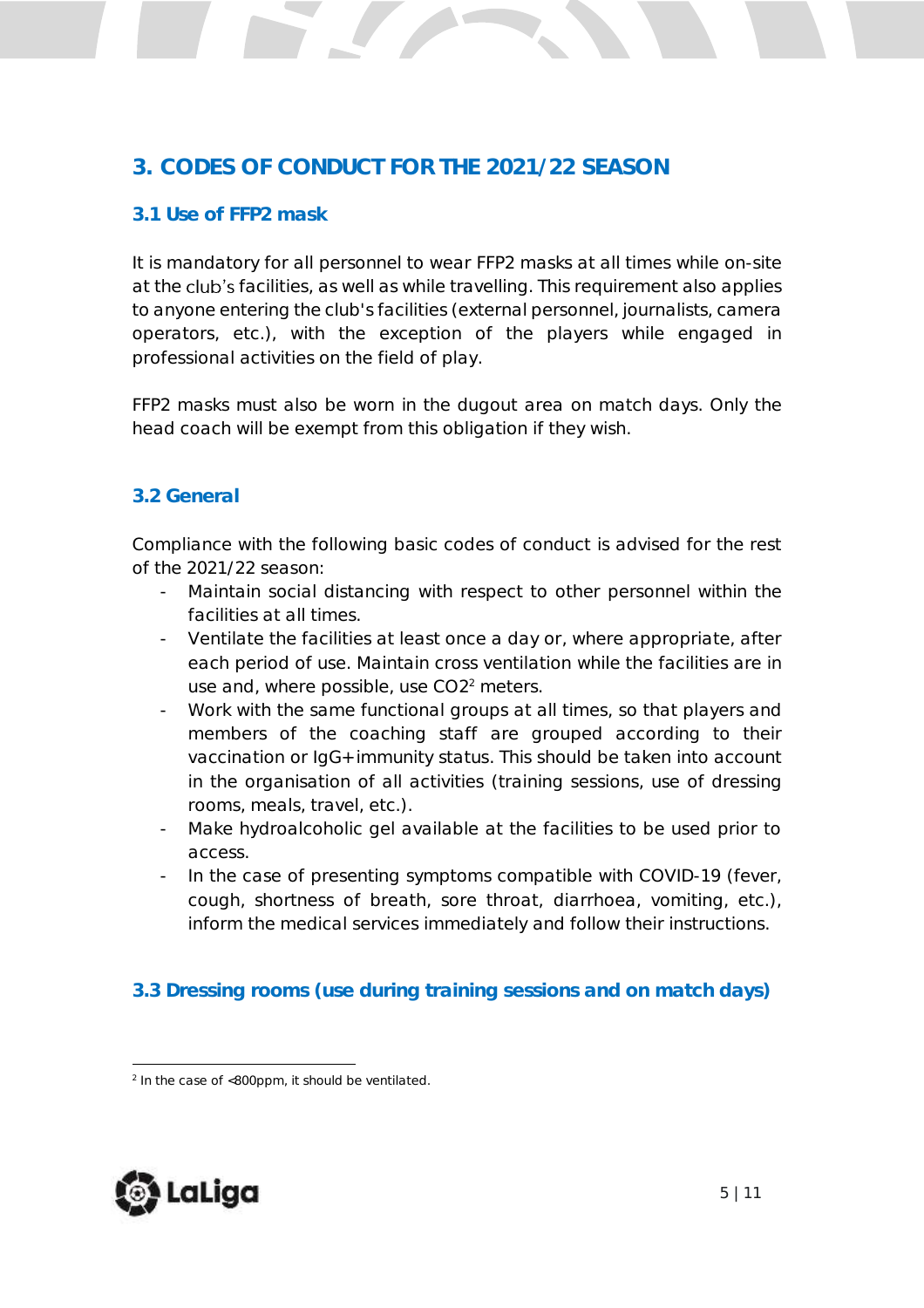Dressing rooms are high-risk areas for SARS-CoV-2 transmission. For this reason, specific extraordinary measures must be adopted for these and other communal spaces.

As such, the use of dressing rooms during training sessions and on match day should be minimised as much as possible. Compliance with the following indications is recommended:

- The players and coaching staff should wear their relevant training/match kit to the facilities and shower either at the hotel or at home, as the case may be, afterwards.
- Make as many dressing rooms available for use as possible.
- Limit the number of people per dressing room to a maximum of seven.
- Establish set groups for using the dressing rooms that must be respected at all times. It is important that the same group distribution is always maintained and respected.
- A system of alternate shower usage should be established, closing one shower to be left free between each one in use.
- Areas that are not to be used in the dressing room and shower areas should be properly marked.
- The dressing room must be as well-ventilated as possible, with particular emphasis on ventilation after each use.
- Aerosols should not be used in the dressing room, with any such treatments used outdoors.
- Remember to wear a FFP2 mask inside the dressing room and maintain social distancing at all times.

### <span id="page-6-0"></span>**3.4 Canteens and similar areas**

Compliance with the following indications is recommended with regard to the use of club canteens and similar areas:

- Establish a maximum limit of four people per table.
- Seat the same groups of personnel together on a table in order to facilitate the potential identification of positive cases and close contacts.
- Keep the room as well-ventilated as possible.

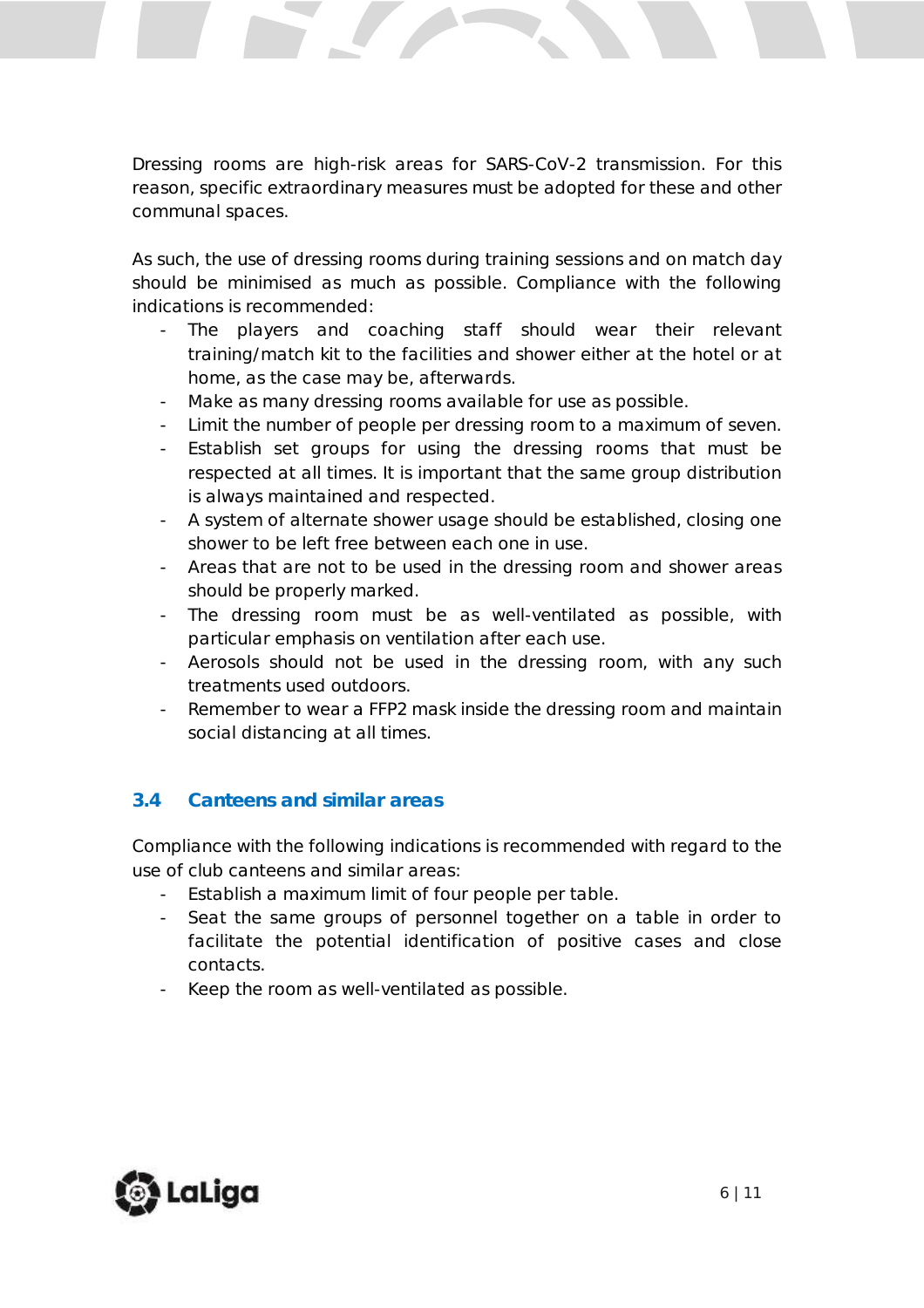#### <span id="page-7-0"></span>**3.5 Gyms, physiotherapy rooms and similar areas**

It is mandatory for all personnel to wear FFP2 masks at all times while on-site at the club's facilities, with the exception of the players while they are exercising in the gym.

Similarly, compliance with the following indications is recommended for the use of gyms, physiotherapy rooms and similar areas:

- Use disposable towels for each exercise.
- Clean each machine or treatment table with disinfectant products after each use.
- Work in small groups, respecting the safety distance between machines or treatment tables.
- Keep the room as well-ventilated as possible.
- Establish shifts for using the room (small groups) to facilitate social distancing by all those present; and, where possible, always work with the same members of staff so that any potential positive cases and close contacts can be identified.
- Make outdoor gyms available wherever possible (weather, space, etc. permitting)

#### <span id="page-7-1"></span>**3.6 Meeting rooms**

It is mandatory to wear an FFP2 mask during all coaching staff meetings or technical-tactical talks.

Similarly, compliance with the following indications is recommended during such meetings:

- Attendees should maintain a minimum distance of 1.5 metres from others.
- The space should be properly ventilated.
- Hydroalcoholic gel should be provided for use on entry.
- Minimise the length of time spent in these types of rooms as much as possible and attempt to hold meetings such as these in open spaces wherever possible.

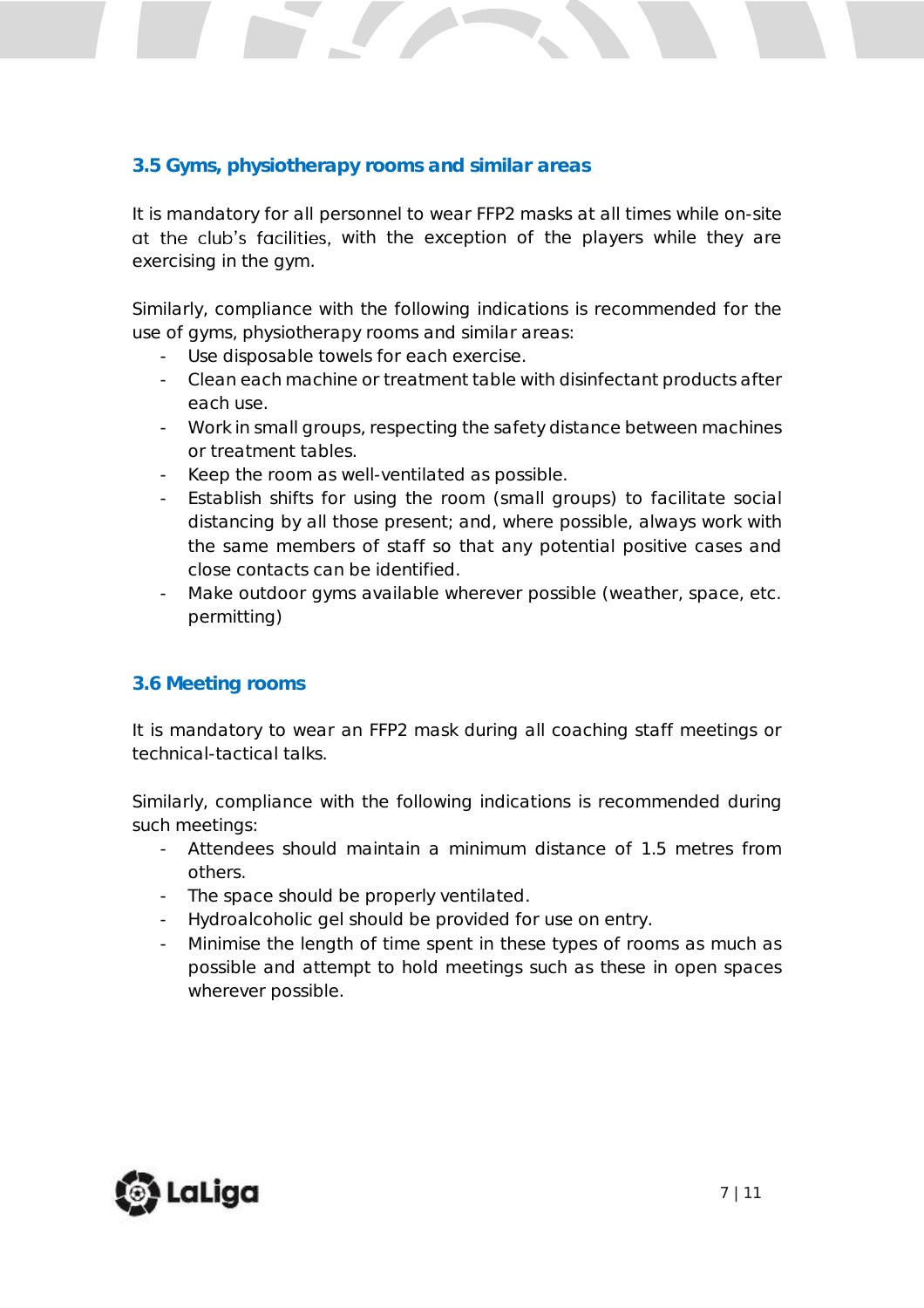## <span id="page-8-0"></span>**4 TRAVEL**

#### <span id="page-8-1"></span>**4.1 Planes, trains and buses**

In addition to the regulations established by the airlines and train/bus operators themselves, compliance with the following indications is recommended:

- Minimise the amount of time spent in the terminal, keeping it as short as possible, adjusting travel times to that end.
- Do not use the commercial establishments inside the terminals.
- Wear an FFP2 mask at all times.
- Do not eat in enclosed spaces when travelling
- For bus trips (long or short journeys) provide the necessary quantity of buses to ensure social distancing and respect 50% occupancy.

#### <span id="page-8-2"></span>**4.2 Hotels and pre-match training camps**

Compliance with the following indications in relation to hotels and training camps is recommended:

- Stay in separate rooms.
- Attempt to keep to the zones facilitated for the exclusive use of the club wherever possible.
- Wear an FFP2 mask at all times.
- Establish a maximum limit of four people per table (maintaining the same distribution of people at all times).

### <span id="page-8-3"></span>**5 PROCEDURE IN THE EVENT OF A POSITIVE TEST RESULT**

In the event of a positive case being identified among the coaching staff or players (first team and any members of the second team that are regularly involved with first team dynamics), the following indications should be followed:

1) The positive case should be reported to:

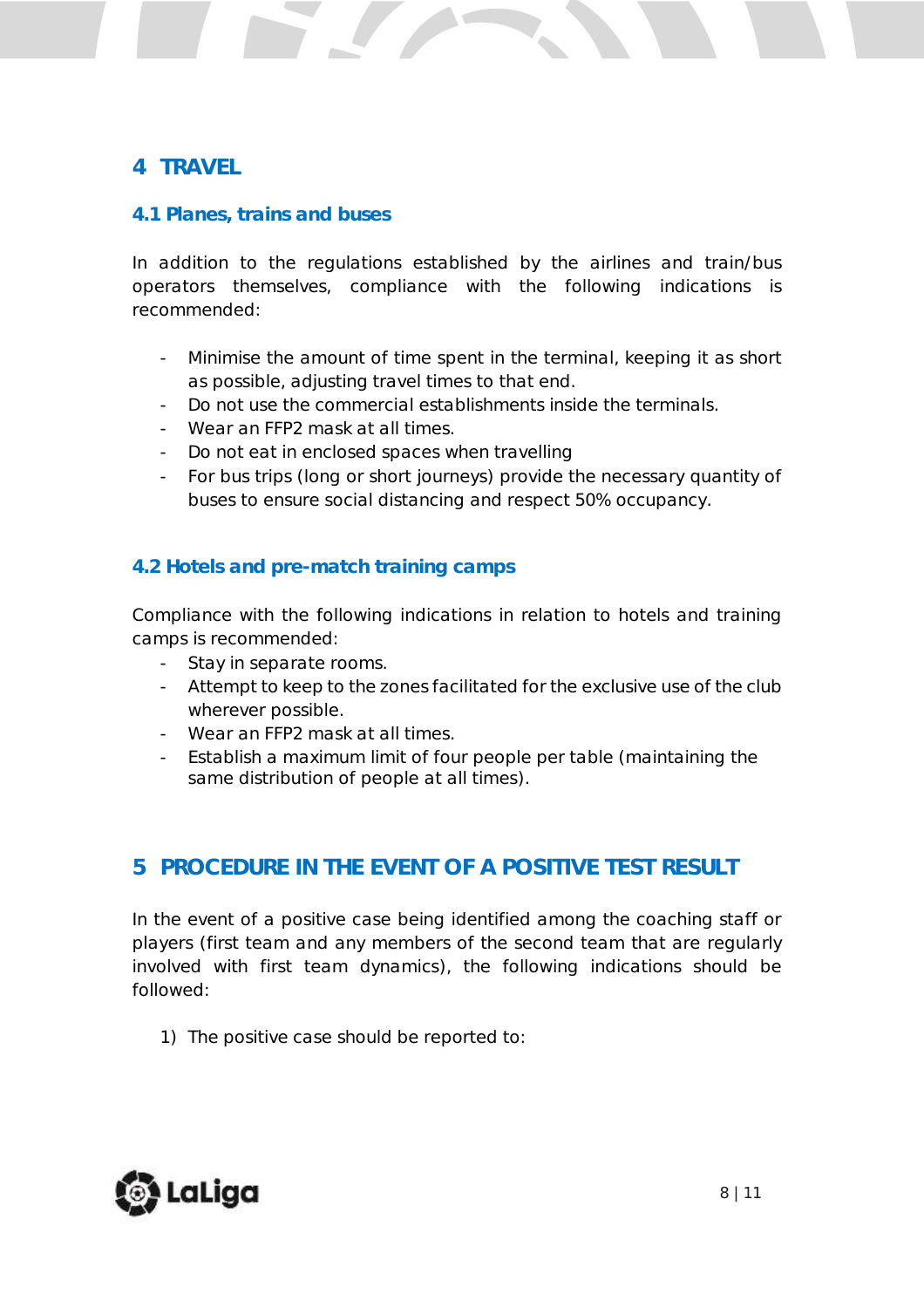- a. The Department of Health of the relevant Autonomous Community using the form provided for this purpose
- b. The Club's Occupational Health and Safety Department
- c. LaLiga, maintaining anonymity (see annex 6.1).
- 2) The regulations established by the Department of Health of each corresponding Autonomous Community must be complied with in relation to the quarantine period of the individual concerned.
- 3) The club's medical services must carry out contact tracing in relation to any team members or personnel who may have been in close contact<sup>3,4</sup> with the positive case during the 48 hours prior to the onset of symptoms or, in the event of being asymptomatic, in the 48 hours prior to the realisation of the test diagnosing a positive result, as well as during the period between the test being performed and receiving notification of the results from the laboratory. This anonymized report containing purely aggregate, statistical data must be submitted to LaLiga.

The following should be noted with regard to the identification of close contacts:

In the event that close contacts have been identified within the Club, according to the Ministry of Health<sup>5</sup>, fully vaccinated individuals and asymptomatic individuals who have had a SARS-CoV-2 infection confirmed by  $A$ IDT $^6$  in the previous 180 days, will be exempt from quarantine<sup>7</sup>.

For close contacts exempt from quarantine, it is advisable to carry out at least one AIDT (preferably a PCR) during the 10 days following the last contact with the confirmed case. Ideally, two tests will be carried out, one on notification



<sup>3</sup> In accordance with the definition of close contact stipulated by the Ministry of Health (Section E.1; Ministry of Health: Strategy for the [early detection, monitoring and control of COVID-19](https://www.mscbs.gob.es/profesionales/saludPublica/ccayes/alertasActual/nCov-China/documentos/COVID19_Estrategia_vigilancia_y_control_e_indicadores.pdf) <sup>4</sup> Ministry of Health: [Guidance for Occupational Health and Safety Services](https://www.mscbs.gob.es/en/profesionales/saludPublica/ccayes/alertasActual/nCov-China/documentos/Proteccion_Trabajadores_SARS-CoV-2.pdf) in relation to exposure to SARS-CoV-2

<sup>&</sup>lt;sup>5</sup> Ministry of Health[: Strategy for the early detection, monitoring and control of COVID-19](https://www.mscbs.gob.es/profesionales/saludPublica/ccayes/alertasActual/nCov-China/documentos/COVID19_Estrategia_vigilancia_y_control_e_indicadores.pdf)

<sup>6</sup> AIDT: Test used for the detection of active infection. Includes Rapid Antigen Diagnostic Tests (RADT) and RNA viral load tests (via RT-PCR or equivalent molecular technique)

<sup>7</sup> Ministry of Health release: <https://www.mscbs.gob.es/gabinete/notasPrensa.do?id=5615>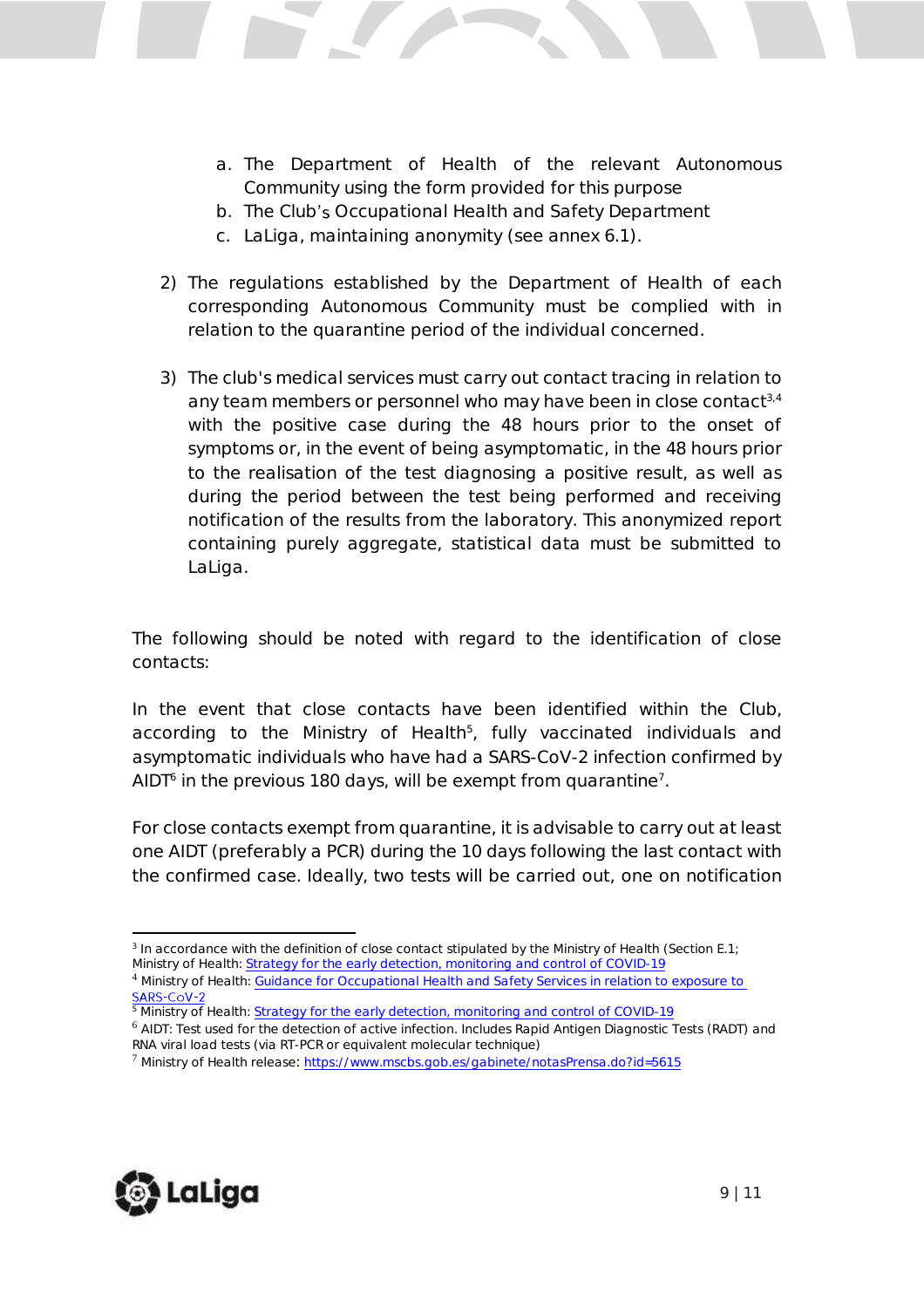of contact and another approximately seven days after the last contact with the confirmed case.

Vaccinated contacts exempt from quarantine who are travelling by means of collective public transport will undergo an AIDT prior to the trip.

Any close contacts identified that are not fully vaccinated and have not had a SARS-COV-2 infection confirmed by AIDT in the previous 180 days must quarantine for 10 days, following the regulatory indications established by the Ministry of Health for each corresponding Autonomous Community.

In all cases, the possible development of symptoms compatible with the COVID-19 disease will be monitored.

## <span id="page-10-0"></span>**6 RULES OF COMPETITION**

The Extraordinary Provisions for COVID-19 set out in the First and Second Division Regulatory Standards and Competition Rules**<sup>8</sup>** , issued in RFEF Circular No. 95 of 28 June 2021, are applicable from the start of the 2021/22 season.



<sup>8</sup> RFEF[: First and Second Division Football Regulatory Standards and Competition Rules](https://www.rfef.es/sites/default/files/images19/001_primera_y_segunda_division.pdf)